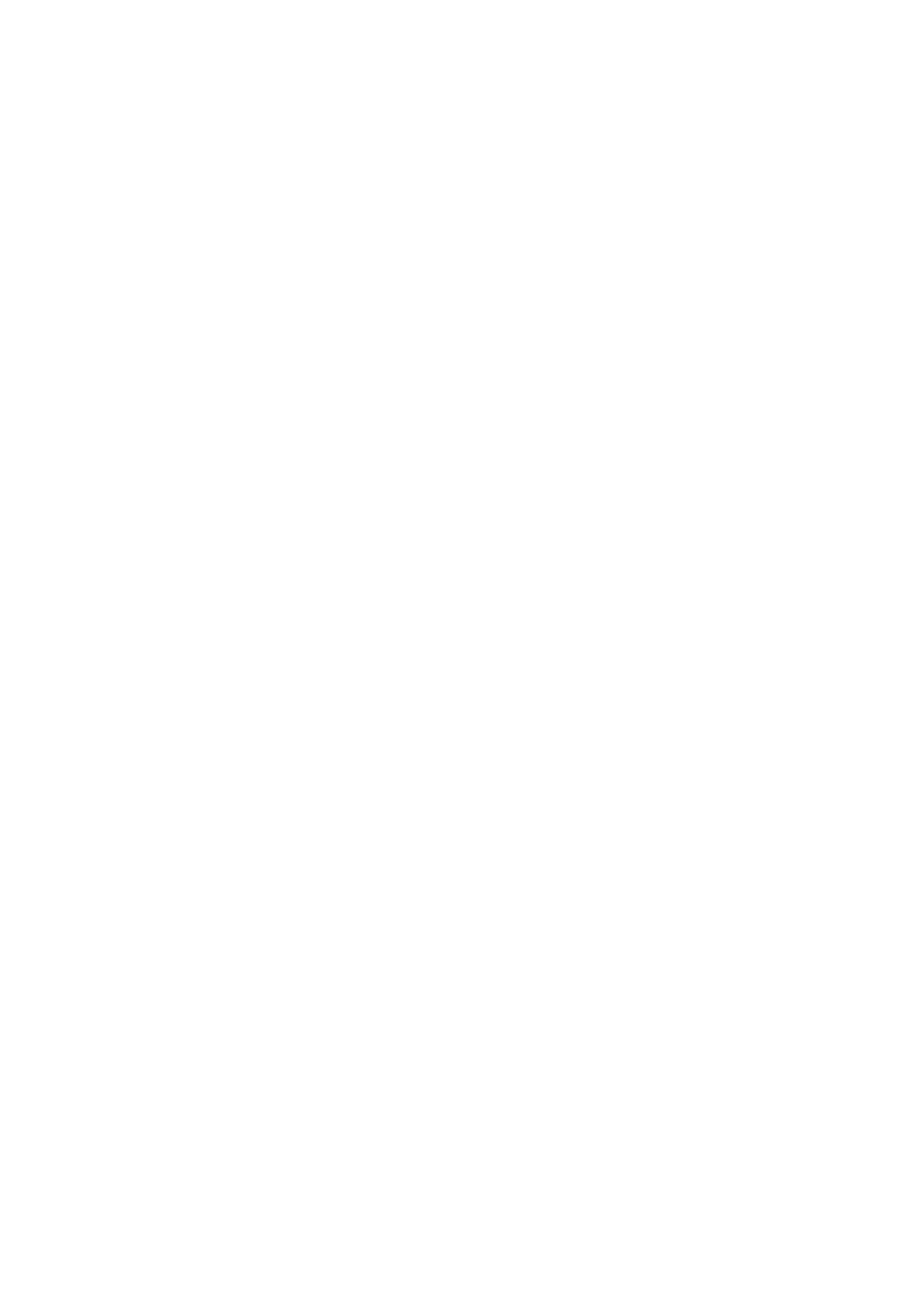- **1.** At its 331st Session (October–November 2017), the Governing Body decided to support the agreed technical cooperation programme between the Government of Qatar and the ILO and its implementation modalities. This technical cooperation programme reflects the common commitment of both the Government of Qatar and the ILO to cooperate on ensuring compliance with ratified international labour Conventions, as well as achieving fundamental principles and rights at work in the State of Qatar in a gradual manner during the period 2018–20.
- **2.** This will be done through: improvement in payment of wages; enhanced labour inspection and occupational safety and health (OSH) systems; refinement of the contractual system that replaced the *kafala* system; improved labour recruitment procedures; increased prevention; protection and prosecution against forced labour; and promotion of the workers' voice.
- **3.** In less than a year, the programme of cooperation was put into full motion and operational work focused on key priority areas. This document presents the first annual progress report on the implementation of the Qatar–ILO technical cooperation programme, as of mid-October 2018.

# **Information on progress achieved in the framework of Qatar–ILO technical cooperation programme**

#### **Launch of the technical cooperation programme**

- **4.** Following-up immediately on the Governing Body decision to support the agreed technical cooperation programme, the technical cooperation agreement was formally signed by Qatar's Minister of Administrative Development, Labour and Social Affairs, Mr Issa Saad Al Jafali Al Nuaimi and the ILO Director-General, Mr Guy Ryder, on 7 November 2017.
- **5.** During its swift start-up phase, 13 staff members (11 Professional and two General Service staff category) were recruited and relocated to Doha for the implementation of the multipronged technical cooperation programme consisting of five pillars. The Head of the programme, was relocated to Doha on 1 February 2018 and was also appointed the ILO Regional Office for Arab States Focal Point for the State of Qatar. On 29 April, the ILO Doha project office was officially inaugurated.
- **6.** Parallel to establishing the office and its internal organization and arrangements, a governance structure was put in place to enable smooth and efficient cooperation between the Ministry of Administrative Development, Labour and Social Affairs (ADLSA) and the ILO on each of the five pillars.
- **7.** A national steering committee (NSC) was established to advise and guide the project implementation. The NSC is chaired by Mr Issa Saad Al Jafali Al Nuaimi, the Minister of Administrative Development, Labour and Social Affairs and its members include representatives of the Ministry of Interior, Ministry of Foreign Affairs, Ministry of Justice, Ministry of Public Health, Ministry of Development Planning and Statistics, Qatar's Government Communications Office, the Supreme Committee for Delivery & Legacy (SCDL), the National Human Rights Committee, Qatar Chamber of Commerce, and Qatar Foundation for Education, Science and Community Development.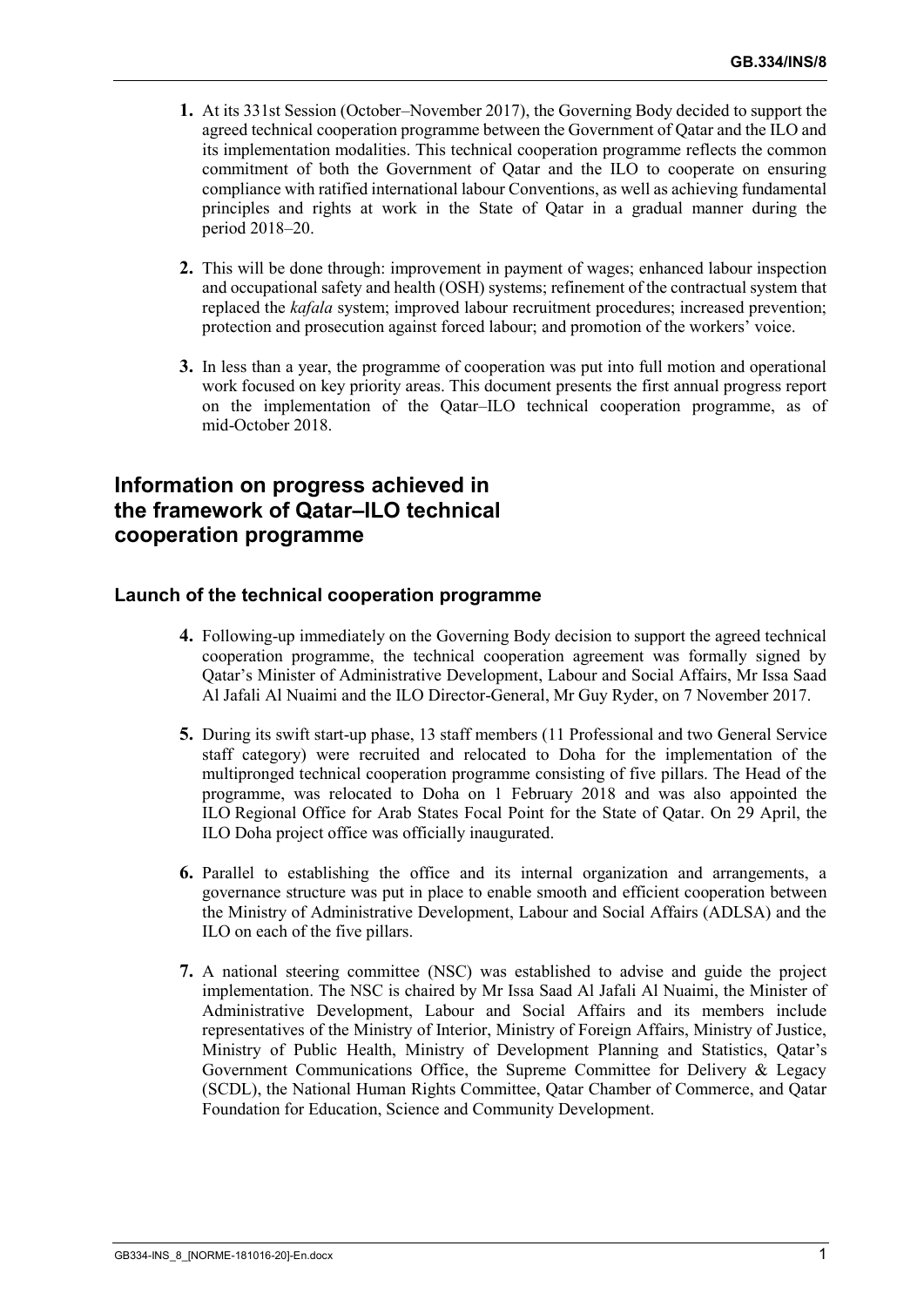- **8.** The Minister of Administrative Development, Labour and Social Affairs assigned his Assistant Undersecretary for Labour as the counterpart of the ILO Head of programme and formed an internal coordination body consisting of ten ADLSA focal points for liaising with the ILO team.
- **9.** The following sections provide a progress report on each of the five pillars of the technical cooperation programme and a brief description of current partnerships supporting the implementation of the technical cooperation programme. For ease of reference, a summary of the technical cooperation programme is provided in the Appendix.

## **Activities undertaken under the five pillars of the Programme**

## *Pillar One – Improvement in payment of wages*

- **10. From a temporary minimum wage to a permanent non-discriminatory minimum wage** – The State of Qatar adopted a minimum wage in November 2017, indicating that it was established at a temporary level as a first step, following which it would be replaced by a permanent non-discriminatory minimum wage. To this end, the programme provided technical expertise and organized a national consultation on minimum wage which resulted in the creation of an ad hoc Minimum Wage Commission, operational since September 2018. In collaboration with the ADLSA, the ILO is currently collecting and analysing available statistical data on the distribution of wages and other statistical indicators in the State of Qatar. In addition, qualitative research was undertaken with key stakeholders, migrant workers and their families in Qatar, as well as in two main countries of origin, namely India and Nepal, to analyse the level at which the minimum wage would cover the needs of workers and of their families while assessing its economic impact. The findings of these technical studies will be summarized in a report and presented for discussion to the ad hoc Minimum Wage Commission by the end of the year.
- **11. Enhancing the wage protection system (WPS)** A study was commissioned to review the performance of the WPS. Its findings will enable identifying possible improvements, in particular in respect of the identification of violations, sanctions and penalties for nonpayment of wages. It will also explore how workers currently excluded from the scope of the WPS could eventually be covered.

#### *Pillar Two – Labour Inspection and OSH systems*

**12. Assessment of labour inspection and development of an OSH strategy** – An assessment of the ADLSA's labour inspection system was completed on the basis of which a targeted action plan is being prepared with the ADLSA. Building on the recommendations of the Second National Qatar OSH Conference, organized by the ADLSA in April 2018, an OSH profile for Qatar is currently being developed to inform the design of the national OSH strategy to be supported by the programme. In addition, a Memorandum of Understanding (MoU) was signed between the ADLSA and the UK Health and Safety Executive (HSE) with regards to certain capacity-building needs highlighted in the assessment carried out by the ILO.

## *Pillar Three – An employment contractual system replacing the* **kafala** *system*

**13. Legal reform continued** – A new law suppressing the exit visa for workers covered by the Labour Law was signed by the Emir on 4 September 2018. Law No. 13 of 2018 amends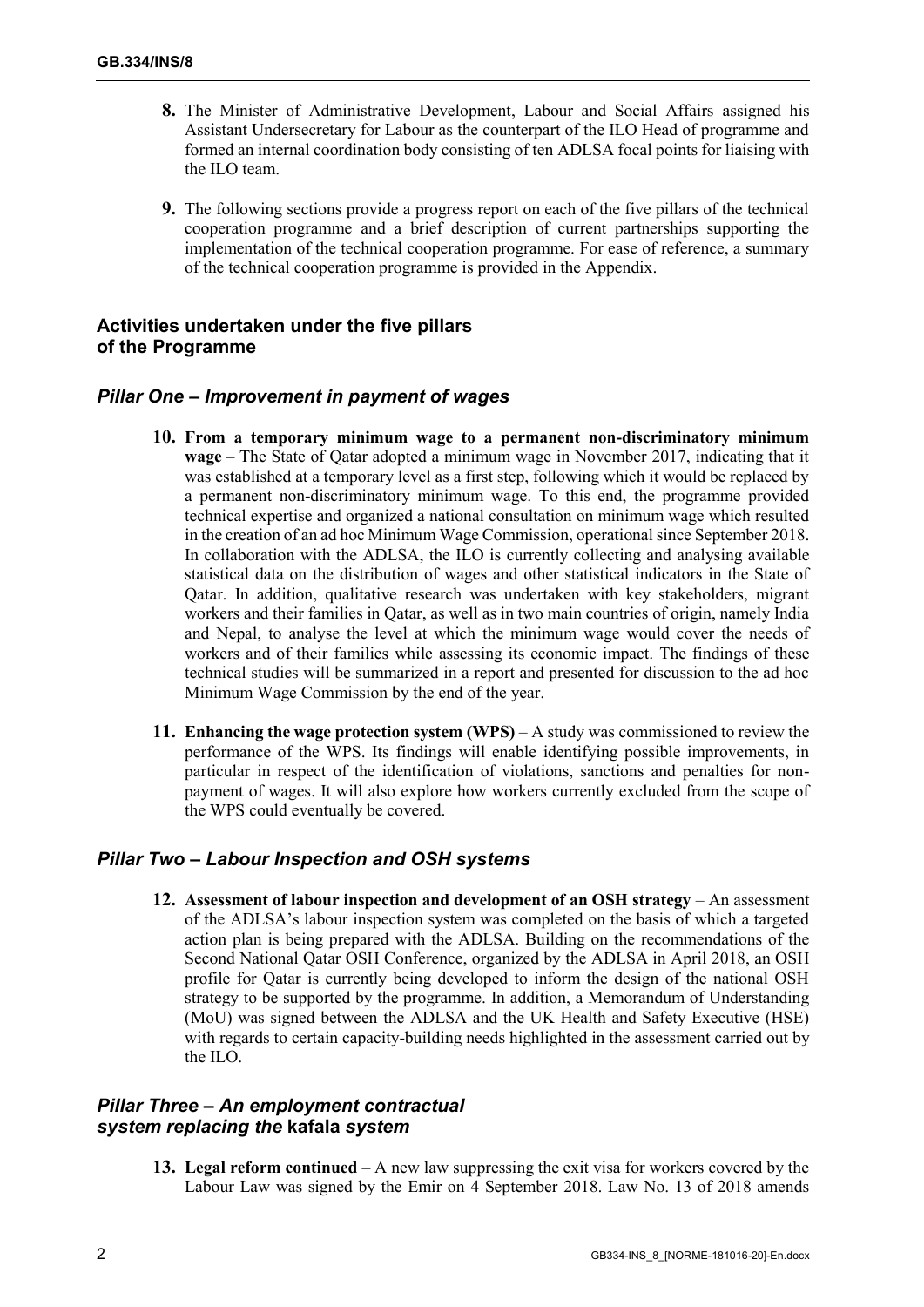provisions of Law No. 21 of 2015 and of Law No. 1 of 2017, which regulate the entry and exit of expatriates. Upon the entry into force of Law No. 13 on the date of its publication in the *Official Gazette*, migrant workers covered by the labour law will be able to leave the country without having to obtain a permit from their employer. This marks a major milestone in abolishing the *kafala* system in Qatar. At the same time, this new law specifies that employers may submit for approval to the ADLSA of workers for whom a "no objection certificate" would still be required, with a justification based on the nature of their work. The number of these workers per company shall not exceed 5 per cent of their workforce. Also, Law No. 13 does not cover categories of workers outside of the scope of the labour law, such as domestic workers. The project provided continuously technical advice on this legal reform and will maintain high priority for its support on continued legal reforms in this area as well as on awareness raising and implementation of the newly adopted legislation.

- **14. Fair recruitment and labour mobility promoted** The programme undertook a number of initiatives to bolster support for fair recruitment practices in line with the ILO's *General Principles and Operational Guidelines for Fair Recruitment*, primarily through partnerships with private companies and tailor-made capacity-building activities. For example, the programme signed a public–private partnership (PPP) with the QVDC, a Qatari shareholding company with two shareholders: the Qatari Diar Real Estate Investments Company and VINCI Construction Grands Projets, to implement a fair recruitment pilot intervention between Bangladesh and Qatar in the construction sector. The aim of this pilot was to demonstrate the business case for fair recruitment practices in the construction sector. In the area of capacity building, the ILO programme conducted numerous trainings on fair recruitment principles and practices for labour recruiters, employers and ADLSA representatives. Preliminary findings of the pilot intervention were presented at a conference organized jointly with the Qatar Chamber of Commerce, the ADLSA and the Institute for Human Rights and Business on 17–18 October. This event focused on promising practices of Qatari companies in the field of fair recruitment and labour market mobility, as well as opportunities to scale-up and replicate those initiatives across sectors. The ILO collaborated also with the Embassy of the United States in Doha to advise the ADLSA and the Ministry of Interior on further alignment of the new system of electronic visas and contracts with international labour standards and good practices.
- **15. Supporting the implementation of Law No. 15 of 2017 on domestic workers** The programme facilitated a number of national consultations on Law No. 15 of 2017 to identify implementation challenges and possible responses based on national and international good practices. To inform these discussions, a memorandum of technical comments was prepared based on a comprehensive gap analysis drawn from the ILO Domestic Workers Convention, 2011 (No. 189), and the Domestic Workers Recommendation, 2011 (No. 201), and the Conventions ratified by Qatar. Special attention was also paid to examining the impact of different contractual arrangements – including those where greater labour market mobility could be afforded to domestic workers – on various aspects of the employment relationship between domestic workers and their employers, with a view to informing the preparation of further reforms.

## *Pillar Four – Forced labour*

**16. Improving prevention, protection and prosecution of forced labour through coordinated action** – The ILO facilitated a workshop for the National Committee for Combating Human Trafficking to inform its strategic workplan for the corresponding pillar. The implementation of the capacity-building segment of pillar four was inaugurated with the ILO, the UNODC and the ADLSA jointly hosting a workshop on human trafficking and forced labour for Ministry staff and the ILO producing and disseminating a booklet on the indicators of forced labour in the Arabic language to relevant government offices.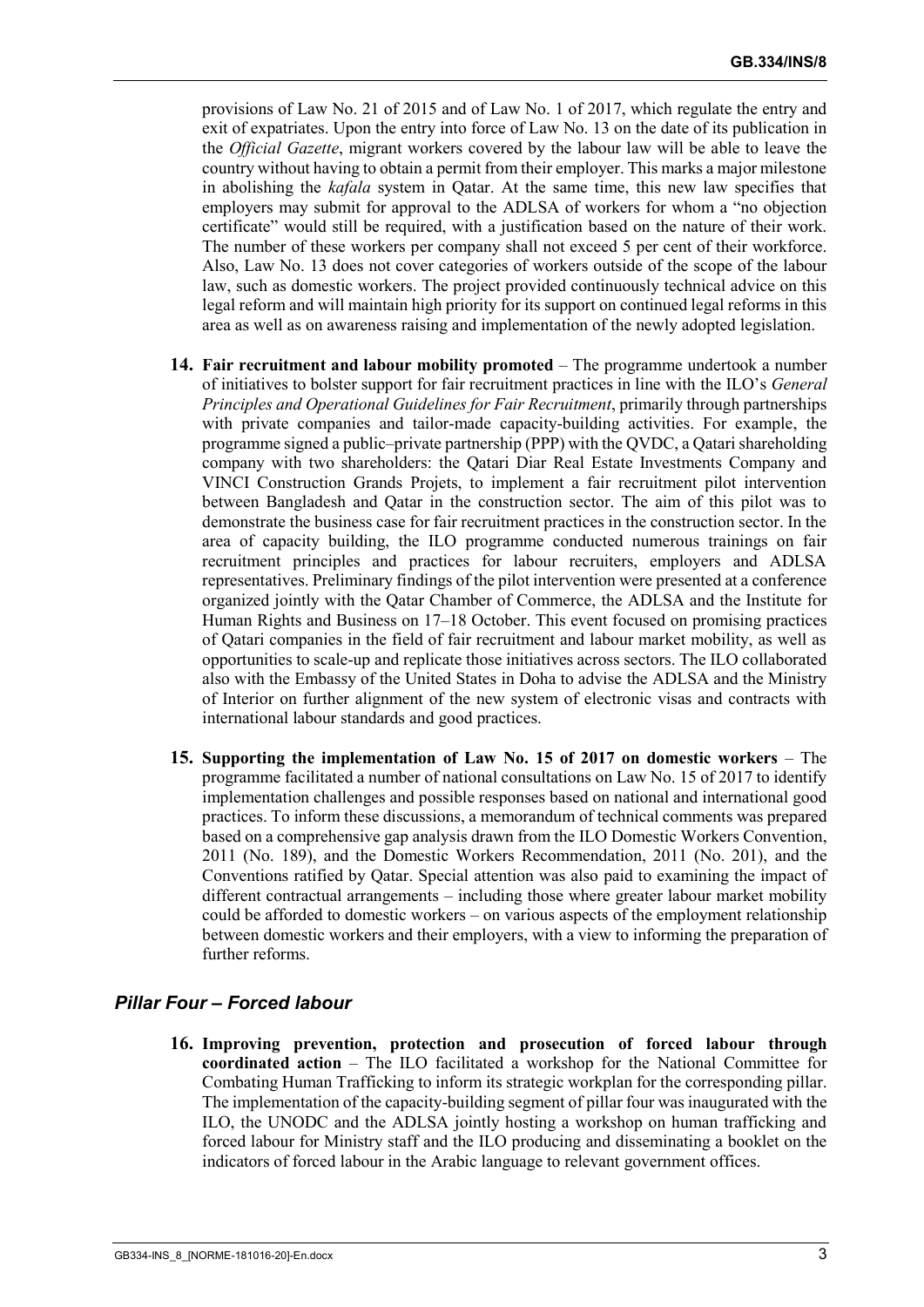**17.** The ADLSA, the Qatar Supreme Judiciary Council, the US Embassy and the ILO Project Office in Doha conducted initial discussions with selected judges from civil and criminal courts, as well as members of the Workers' Dispute Settlement Committees to identify areas and opportunities to enhance Qatari judiciary training programmes related to forced labour and human trafficking. As a result, a tailored module on forced labour and human trafficking will be developed for its incorporation into the mandatory training programme for all new judges.

### *Pillar Five – Promoting workers' voice*

- **18. Supporting the newly established Workers' Dispute Settlement Committees** By a Qatar Council of Ministers' Decision, No. 6 of 2018, Workers' Dispute Settlement Committees were established within the Ministry of Administrative Development, Labour and Social Affairs. To date, three Workers Disputes Settlement Committees are fully operational. With a view to supporting their development of an in-built mechanism for continuous improvement of their performance, the ILO and the International Trade Union Confederation (ITUC) jointly organized a workshop in London on 11 July 2018 where the ADLSA and the Supreme Judiciary Council of Qatar shared and compared their experience with practitioners of well-established dispute resolution bodies from Australia (Fair Work Commission), Ireland (Labour Court), the United Kingdom (ACAS) and South Africa (CCMA). This workshop informed the development of the programme's workplan aimed at ensuring continuous improved performance of the Workers Dispute Settlement Committees.
- **19. Assistance to worker(s) in submitting complaints through the ADLSA** A protocol for ILO assistance to workers on submission of labour complaints was agreed between the ADLSA and the ILO. This was designed based on the overall objective of ensuring the effective operation of the ADLSA national complaints mechanism, as well as its sustainability. The protocol is now being jointly implemented. Accordingly, the ILO has been facilitating submission of 52 complaints to the ADLSA with regular follow-up since the start of the Programme. These complaints concerned more than 320 workers from different sectors: construction, service, domestic work, and education.
- **20. Establishment of joint committees at the enterprise level** Six construction companies expressed an interest in pilot testing the establishment of joint committees. In two of these companies, elections have already taken place and the joint committees are being established. Further, a draft ministerial decree on the organization and procedures for the formation of joint worker committees is currently being prepared.

The SCDL collaborated with contractors to establish Workers' Welfare Forums (WWFs) at all of its 24 main contractor accommodation locations and at 70 subcontractor accommodation sites. To this end, the SCDL developed guidelines – reviewed and endorsed by the Building and Wood Workers' International (BWI) – to help contractors hold worker representative elections. Subsequently, the SCDL–BWI joint working group observed elections at two accommodation sites. As of January 2018, 8,000 workers had elected representatives across 20 accommodation sites, covering 15 main contractors and 20 subcontractors. The election turnout was more than 85 per cent.  $<sup>1</sup>$ </sup>

**21. Promoting equality and non-discrimination** – The ILO and the ADLSA organized a workshop to promote equality and non-discrimination and a better understanding of the Discrimination (Employment and Occupation) Convention, 1958 (No. 111), on equality and non-discrimination in respect of employment and occupation. The workshop also served as

<sup>&</sup>lt;sup>1</sup> [https://impacttlimited.com/wp-content/uploads/2018/03/SC-Annual-Report-2018-Issue-6.2](https://impacttlimited.com/wp-content/uploads/2018/03/SC-Annual-Report-2018-Issue-6.2-digital.pdf) [digital.pdf.](https://impacttlimited.com/wp-content/uploads/2018/03/SC-Annual-Report-2018-Issue-6.2-digital.pdf)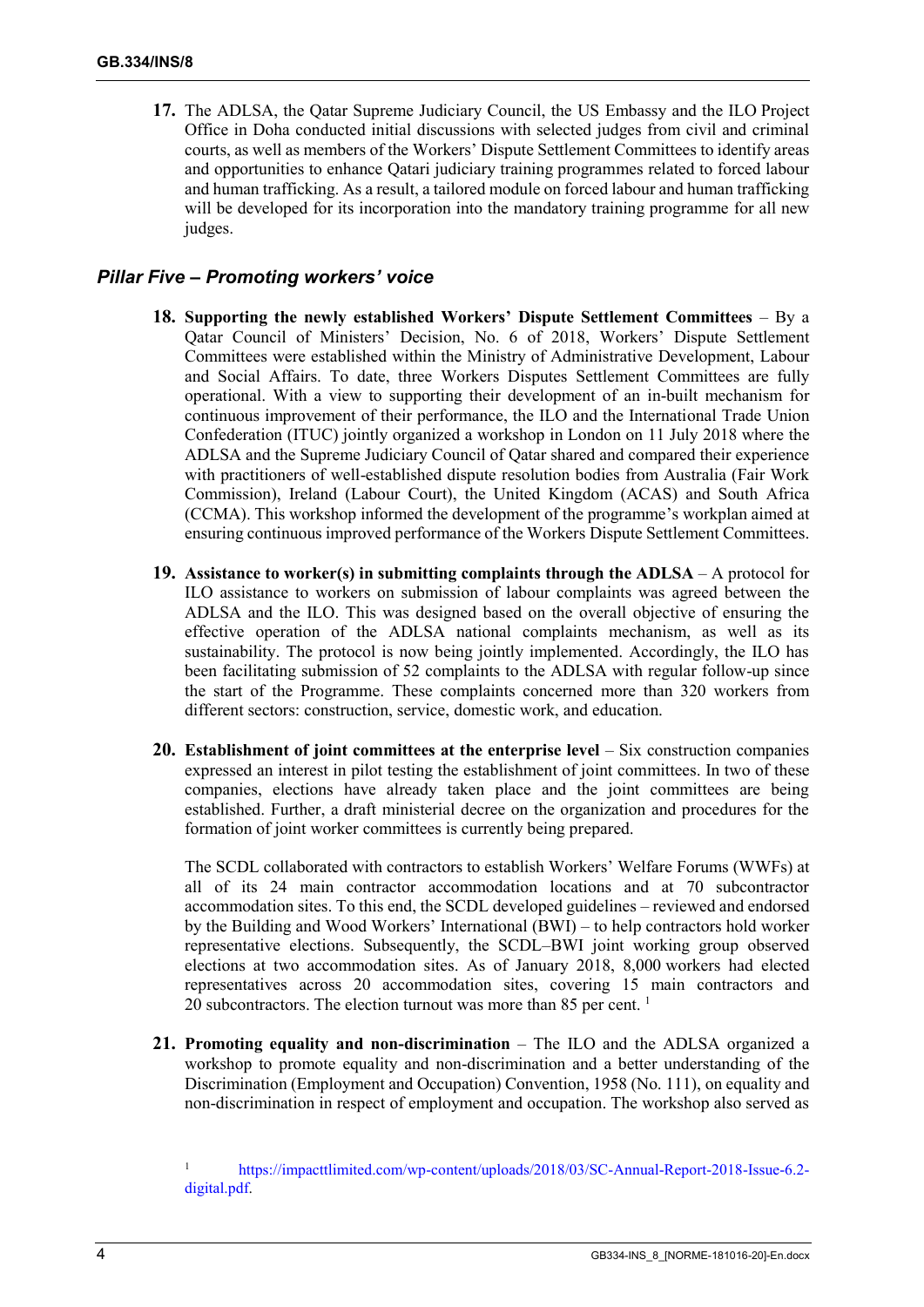an opportunity to reflect on current laws and practices in Qatar, leading to the identification of follow-up action, including areas where ILO technical assistance would be helpful.

#### **Partnerships**

- **22.** To ensure coordination and the involvement of international workers' organizations in implementing the programme, the ADLSA, the ILO and ITUC and the Global Union federations (GUFs) agreed to convene meetings on a semi-annual basis. These meetings serve as an opportunity to identify areas of collaboration and concrete follow-up action. Two such meetings have already taken place (April and October 2018) which included the participation of the following workers' organizations: ITUC; BWI; International Transport Workers' Federation (ITF); UNI Global Union; General Federation of Nepalese Trade Unions (GEFONT); and International Domestic Workers Federation (IDWF).
- **23.** The ILO–Doha is now hosting three community liaison officers representing three international workers' organizations: ITUC, BWI and ITF. Their mandate is to raise awareness on, and promote knowledge of, Qatar labour reforms among workers, support workers in documenting their complaints, and support the ILO Project Office and initiatives by the Ministry of ADLSA of Qatar. Additionally, MoUs were signed between the BWI– ADLSA–ILO-Doha and the ITF–ADLSA–ILO-Doha highlighting areas for collaboration in the State of Qatar.
- **24.** The programme also works closely with the Qatar Chamber of Commerce, and the International Organisation of Employers (IOE), and foresees a number of PPPs to mobilize knowledge and expertise with a view to supporting programme implementation and leveraging its recommendations at the enterprise level. As previously mentioned, the programme already signed a PPP with the QVDC to implement a fair recruitment pilot intervention.
- **25.** Additional partnerships were signed with the Swiss Government represented by the Swiss Agency for Development and Cooperation (SDC), the United Kingdom represented by the HSE, as well as the Qatar Financial Centre Authority (QFCA), in order to take advantage of their respective expertise in the implementation of the ILO–Qatar programme. These partnerships focus on areas such as labour inspection, OSH and include research, information sharing and capacity building.

#### **Moving forward**

**26.** The programme is now in full motion and close attention is paid by the ILO and the ADLSA, along with collaborating institutions and partners, to prioritization of action and of their appropriate sequencing to ensure impact and sustainability. This will remain key throughout the life cycle of the project. The intervention models of the five pillars will be continuously reviewed by the teams to ensure delivery while managing time pressure, expectations and the constantly evolving landscape. This would also permit the project to quickly react and adapt its interventions as required.

## **Draft decision**

**27.** *The Governing Body takes note of the report on ILO activities in Qatar.*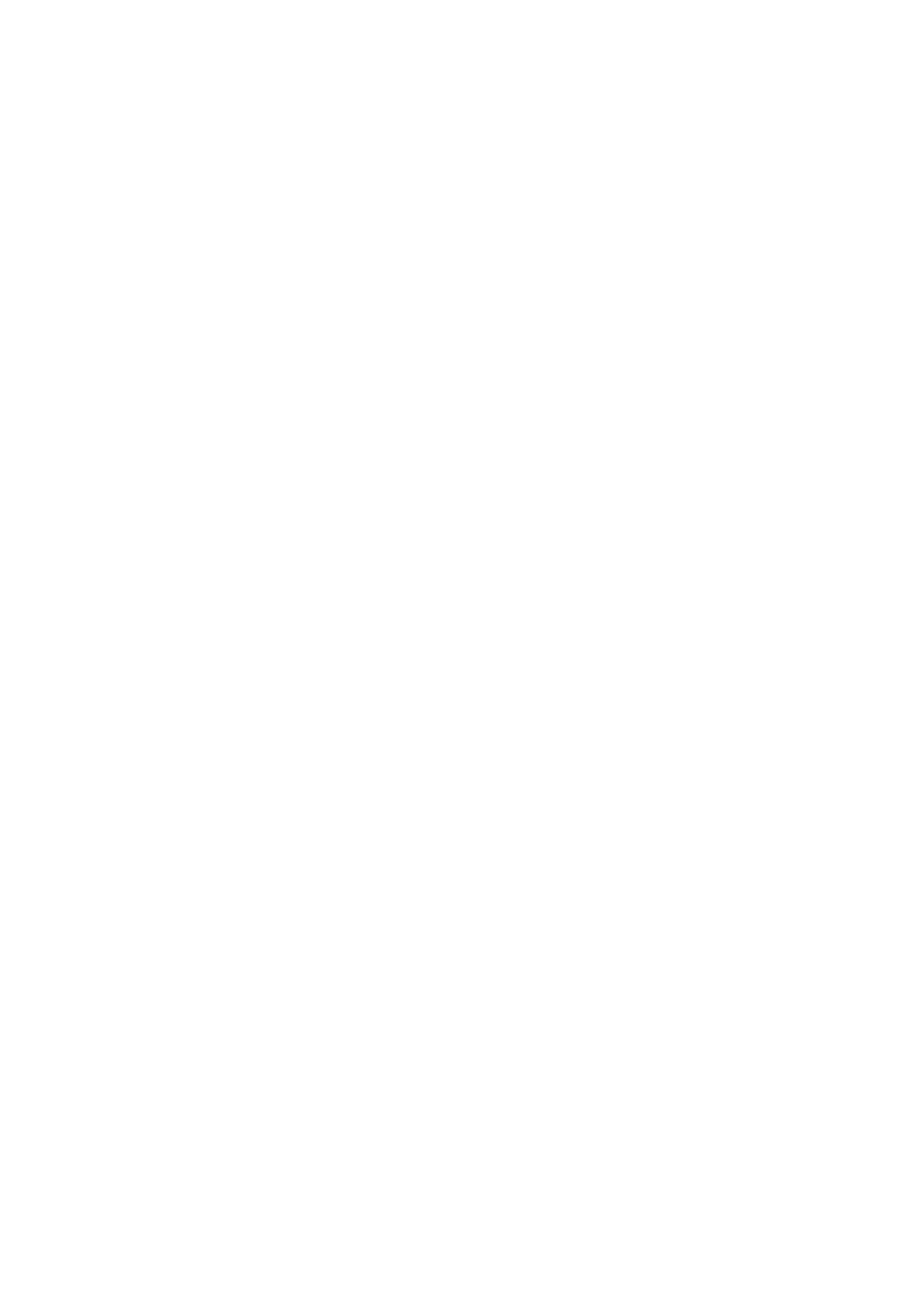## **Appendix**

#### **Technical cooperation between Qatar and the ILO (2018–20)**

#### *The Project's objectives*

The Project lies within the Government of Qatar's efforts to implement numerous reforms related to laws and regulations on employment, as well as to provide additional guarantees that promote and protect workers' rights. It was developed as a result of consultations conducted between the ILO and Qatar.

This Technical Cooperation Project in Qatar reflects the common commitment of both the Government of Qatar and the ILO to cooperate on ensuring compliance with ratified international labour Conventions, as well as achieving fundamental principles and rights at work in the State of Qatar in a gradual manner during the period 2018–20. This will be done through: improvement in payment of wages, enhanced labour inspection and OSH systems, refinement of the contractual system that replaced the *kafala* system and to improve labour recruitment procedures, increased prevention, protection and prosecution against forced labour, and promotion of the workers' voice. During the life of the project, the ILO Senior Technical Advisor in charge of this project will submit an annual progress report on the project to the ILO Governing Body at its November session.

#### Strategic and immediate objectives

| Area for action |                                                                       | Immediate objectives to be achieved                                                                                                                                                                                                                                                                                                                                                                                                                                                                                                                                                                                                                                                     |  |
|-----------------|-----------------------------------------------------------------------|-----------------------------------------------------------------------------------------------------------------------------------------------------------------------------------------------------------------------------------------------------------------------------------------------------------------------------------------------------------------------------------------------------------------------------------------------------------------------------------------------------------------------------------------------------------------------------------------------------------------------------------------------------------------------------------------|--|
| 1.              | Wage protection                                                       | The WPS is enhanced and sanctions for non-payment of wages are<br>п<br>enforced.<br>A wage guarantee fund is established.<br>■<br>A non-discriminatory minimum wage is adopted.<br>■<br>The effective coverage of the WPS is expanded to cover SMEs,<br>subcontractors and eventually domestic workers.                                                                                                                                                                                                                                                                                                                                                                                 |  |
| 2.              | Labour inspection and<br>occupational safety<br>and health            | A labour inspection policy is implemented with a clear strategy and a<br>■<br>related training plan for labour inspectors.<br>The enforcement powers of labour inspectors are effective.<br>Communication with migrant workers is improved through adequate<br>■<br>interpretation facilities.<br>An OSH policy is implemented with a clear strategy, including with<br>■<br>respect to heat related risks and is supported with an awareness raising<br>campaign.<br>A system for registering work injuries and occupational diseases is<br>■<br>operational.                                                                                                                          |  |
| 3.              | An employment<br>contractual system<br>replacing the kafala<br>system | Law No. 21 and other relevant laws regulating recruitment and<br>■<br>employment terms and conditions of migrant workers is implemented,<br>reviewed, and revised in line with the comments of the ILO Committee of<br>Experts.<br>Relevant stakeholders are fully trained on the law and its subsequent<br>revision.<br>The domestic worker law is implemented and reviewed by the ILO.<br>■<br>The recruitment practices are improved through better monitoring and<br>regulation and the implementation of the Fair Recruitment guidelines in<br>three migration corridors.<br>Restrictions on migrant workers' ability to change employer and exit the<br>■<br>country are removed. |  |